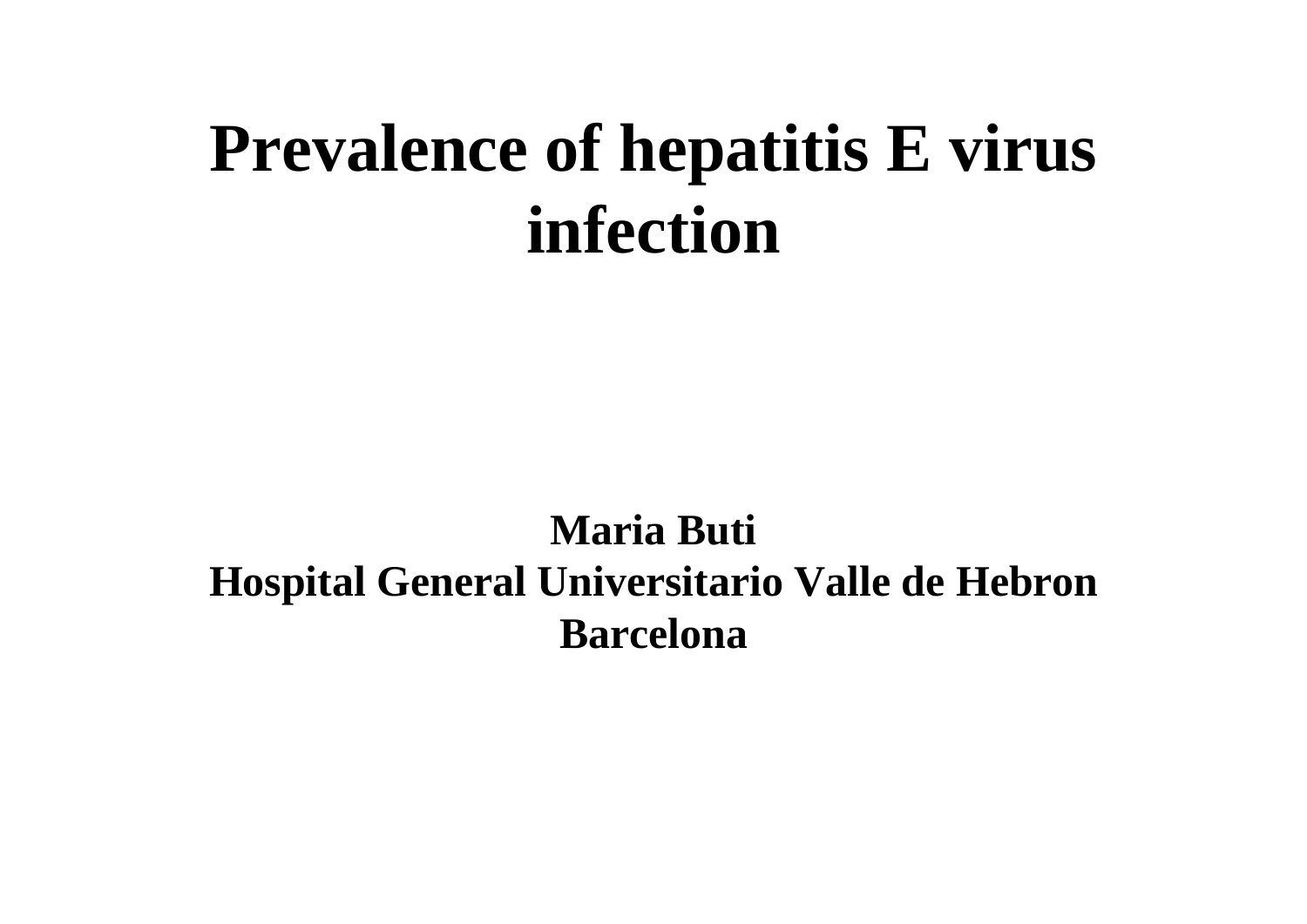# **Prevalence of hepatitis E virus infection**

- Seroepidemiological Surveys
- Clinical Cases Reports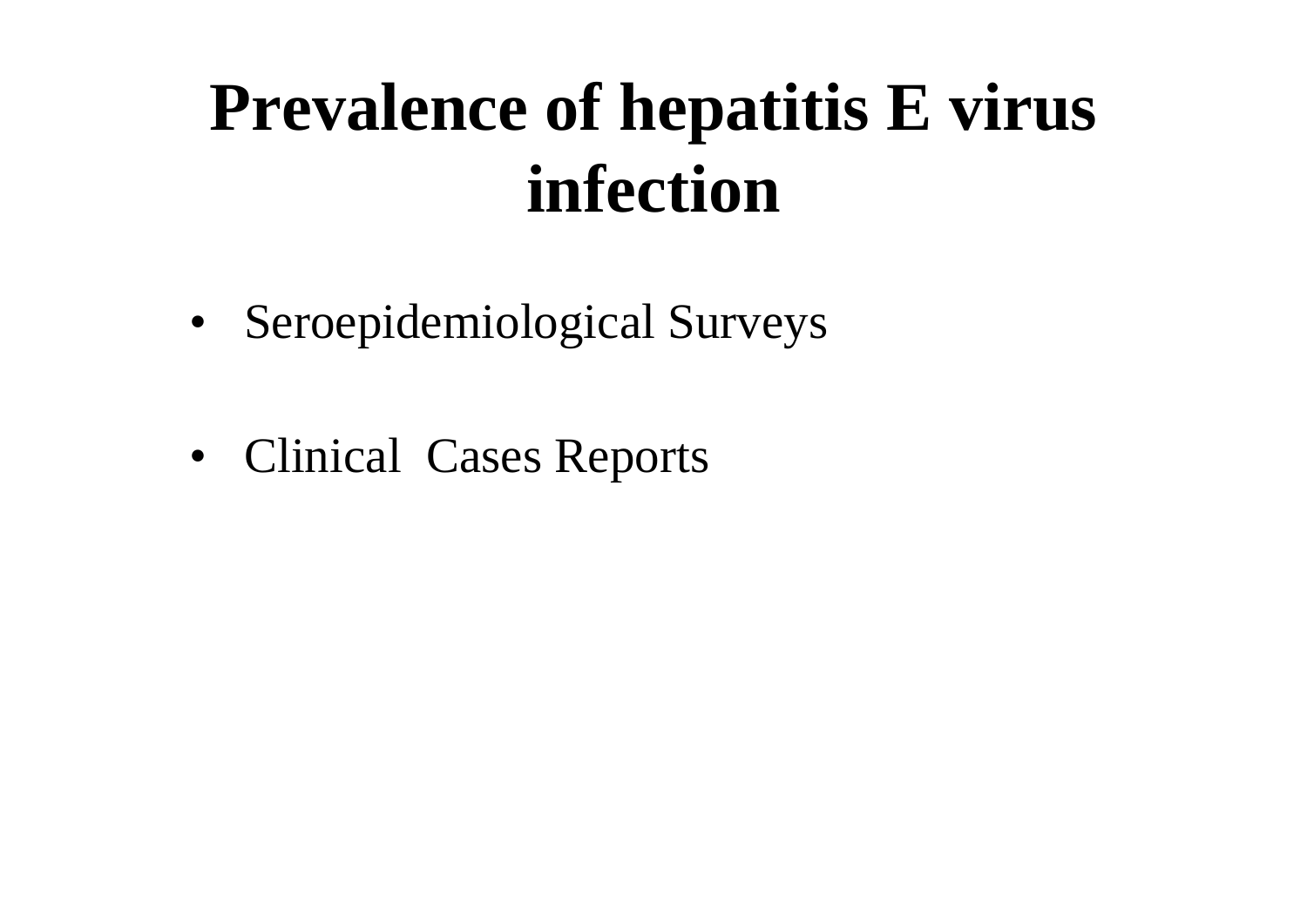# **Prevalence of hepatitis E virus infection**

- Seroepidemiological Surveys in the Northeast of Spain (Catalonia)
	- Community Based
		- Adults
		- Children
- Clinical Cases Reports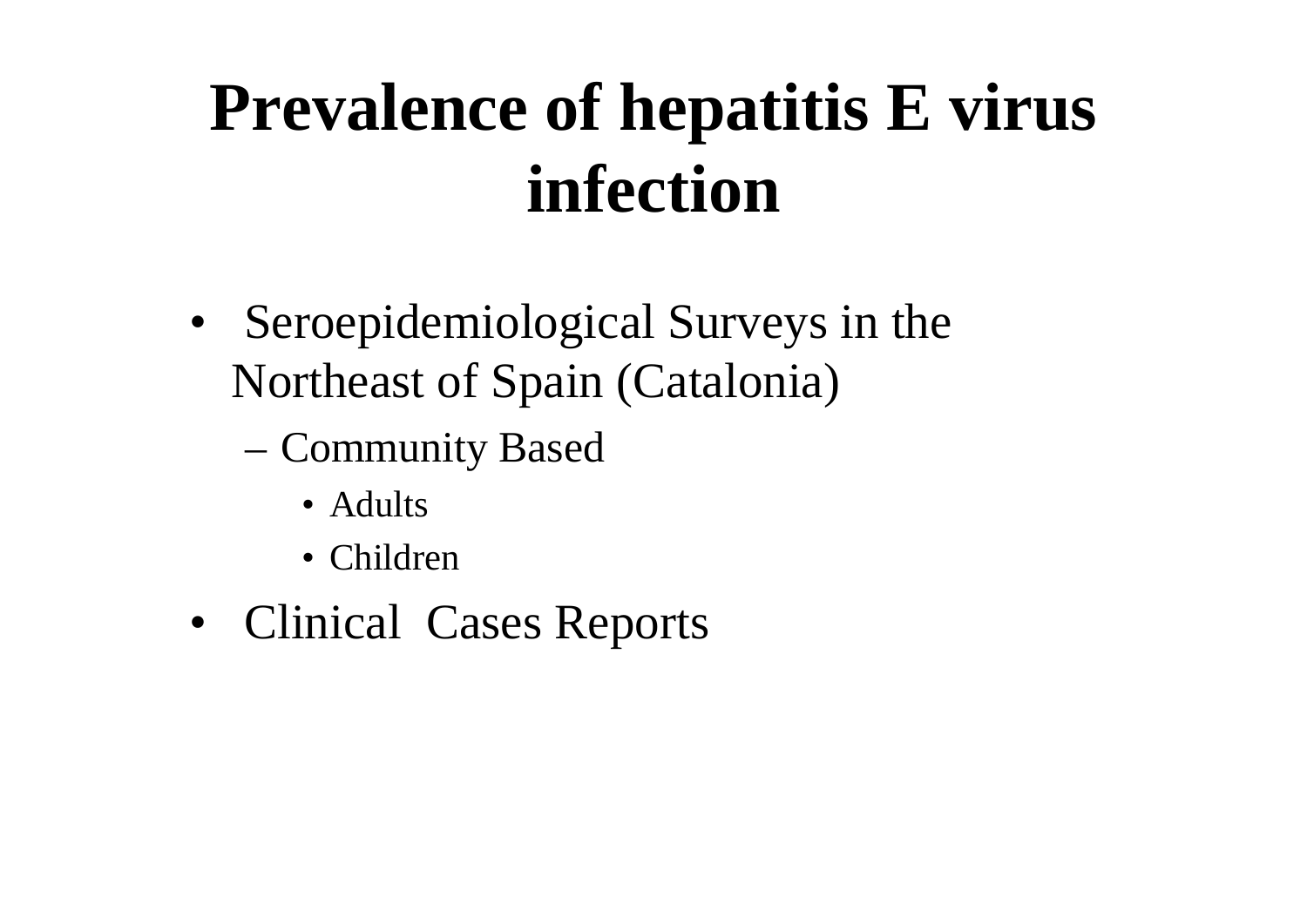#### Community- Based Seroepidemiological Survey in Adults Material and Methods



**Catalonia in 20026 million population** ¾**15 years** ¾**1,280 people** ¾**From 97 municipalities** ¾**Urban and rural population** ¾**Informed consent**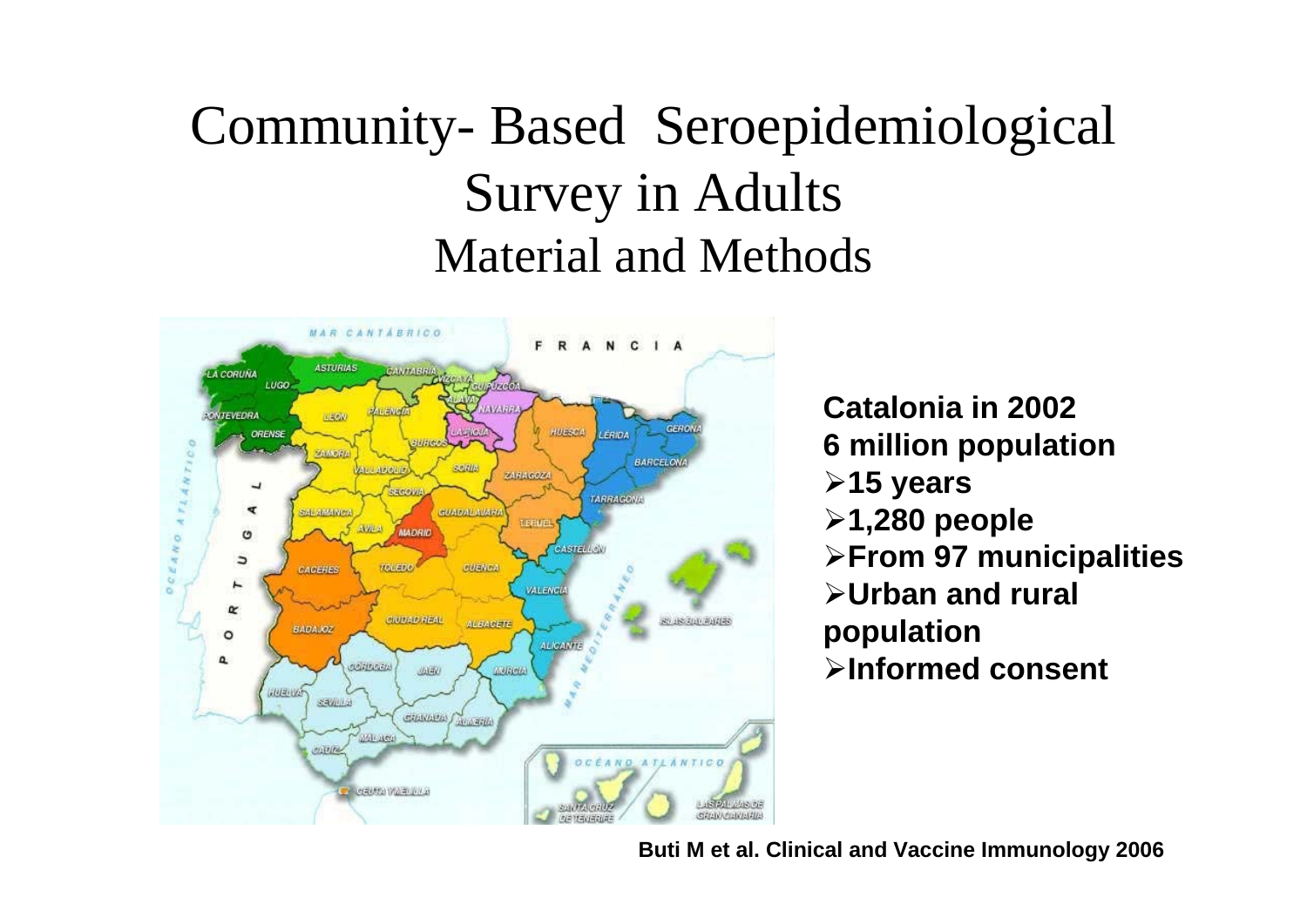## **Material and Methods**

- **Serological Test**
	- **Anti HEV IgG by EIA method (Bioelisa HEV IgG Biokkit, Barcelona, Spain)**
- **Sociodemographic, and clinical variables**
	- **Age, gender, place of birth, place of residence, occupation and risk factors**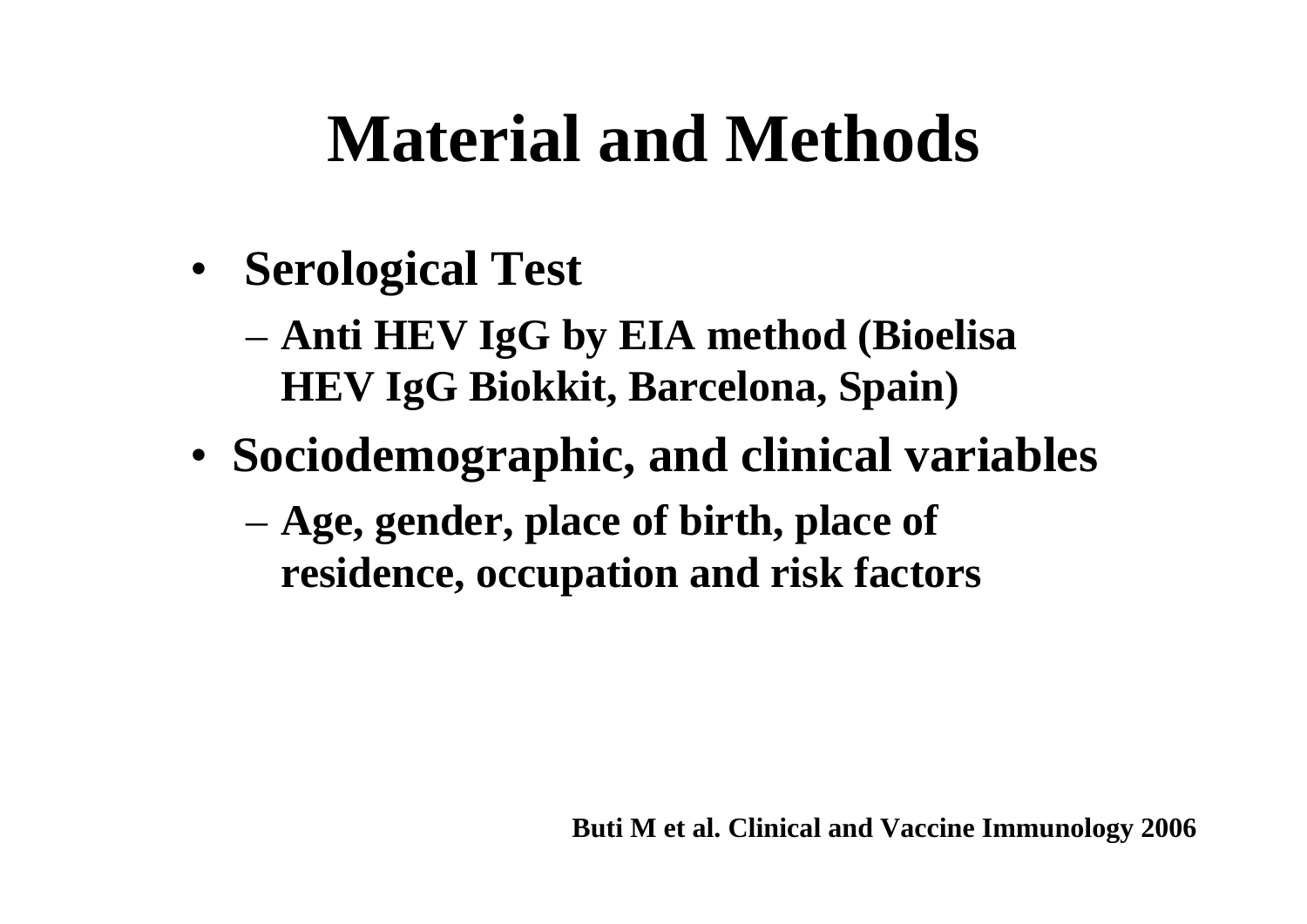#### Prevalence of antibodies (%) to the hepatitis E virus

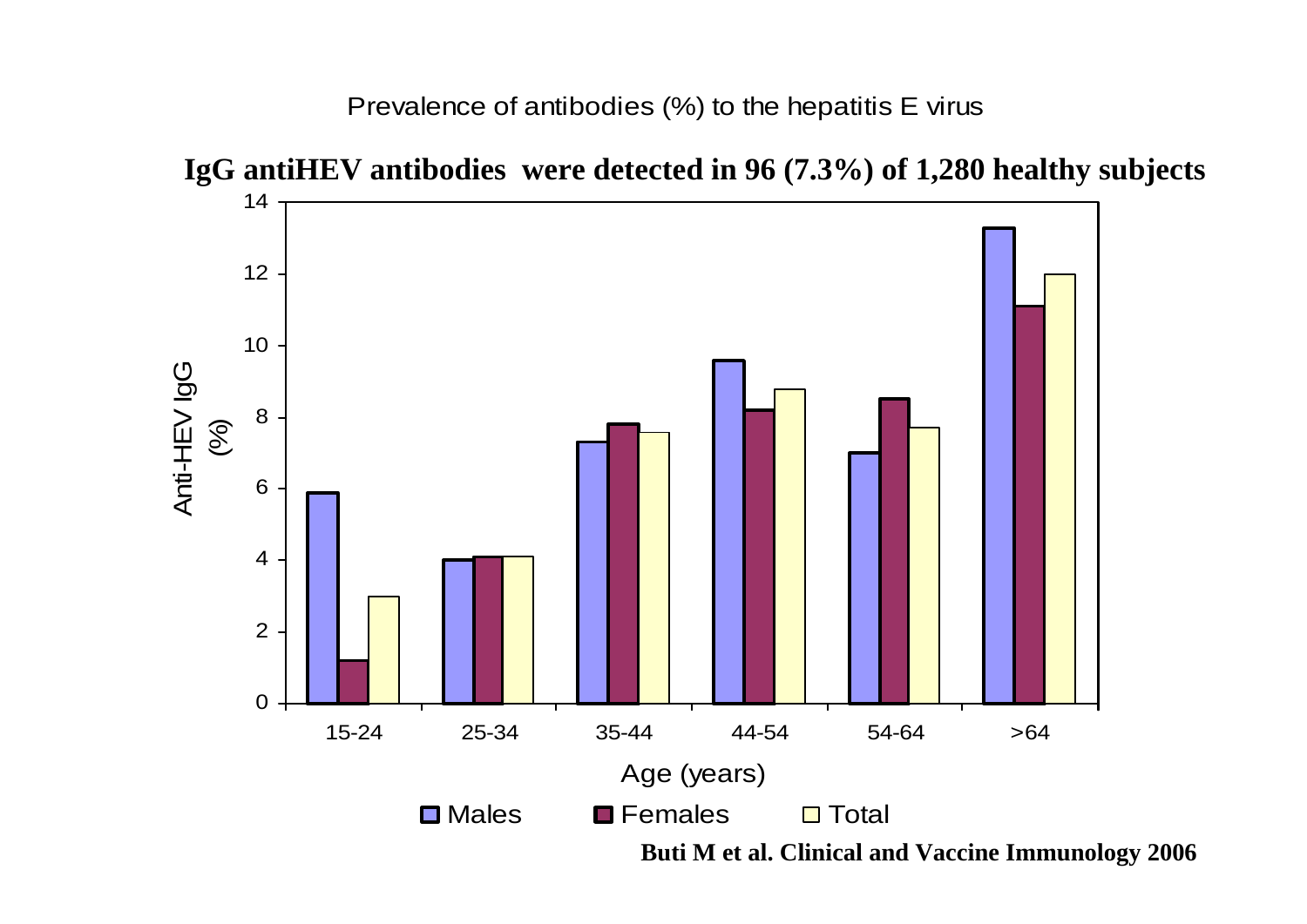#### **Variables associated with the prevalence of antibodies to the hepatitis E virus**

| <b>Risk factor</b>                                 |                    | <b>Prevalence</b><br>$% (95 \% CI)$ | $\mathsf{n}$ | OR (95 %CI)<br>OR aj. (95 %CI)        | p              |
|----------------------------------------------------|--------------------|-------------------------------------|--------------|---------------------------------------|----------------|
| <b>Minor surgery</b>                               | <b>Yes</b>         | $11.6(7.7-15.5)$                    | 259          | $1.96(1.24-3.11)$                     | 0.003          |
|                                                    | <b>No</b>          | $6.3(4.8-7.8)$                      | 1008         | $1.68(1.03 - 2.70)$                   | 0.035          |
| <b>Abdominal</b>                                   | <b>Yes</b>         | $10.4(7.0-13.8)$                    | 317          | $1.74(1.12 - 2.73)$                   | 0.013          |
| surgery                                            | <b>No</b>          | $6.2(4.7 - 7.7)$                    | 947          | $1.38(0.86 - 2.20)$                   | 0.183          |
| <b>Uniparous or</b><br><b>Multiparous</b><br>women | <b>Yes</b><br>No l | $8.3(5.9-10.7)$<br>$3.1(0.7-5.5)$   | 517<br>194   | 2.84 (1.19-6.79)<br>$1.81(0.76-4.33)$ | 0.014<br>0.177 |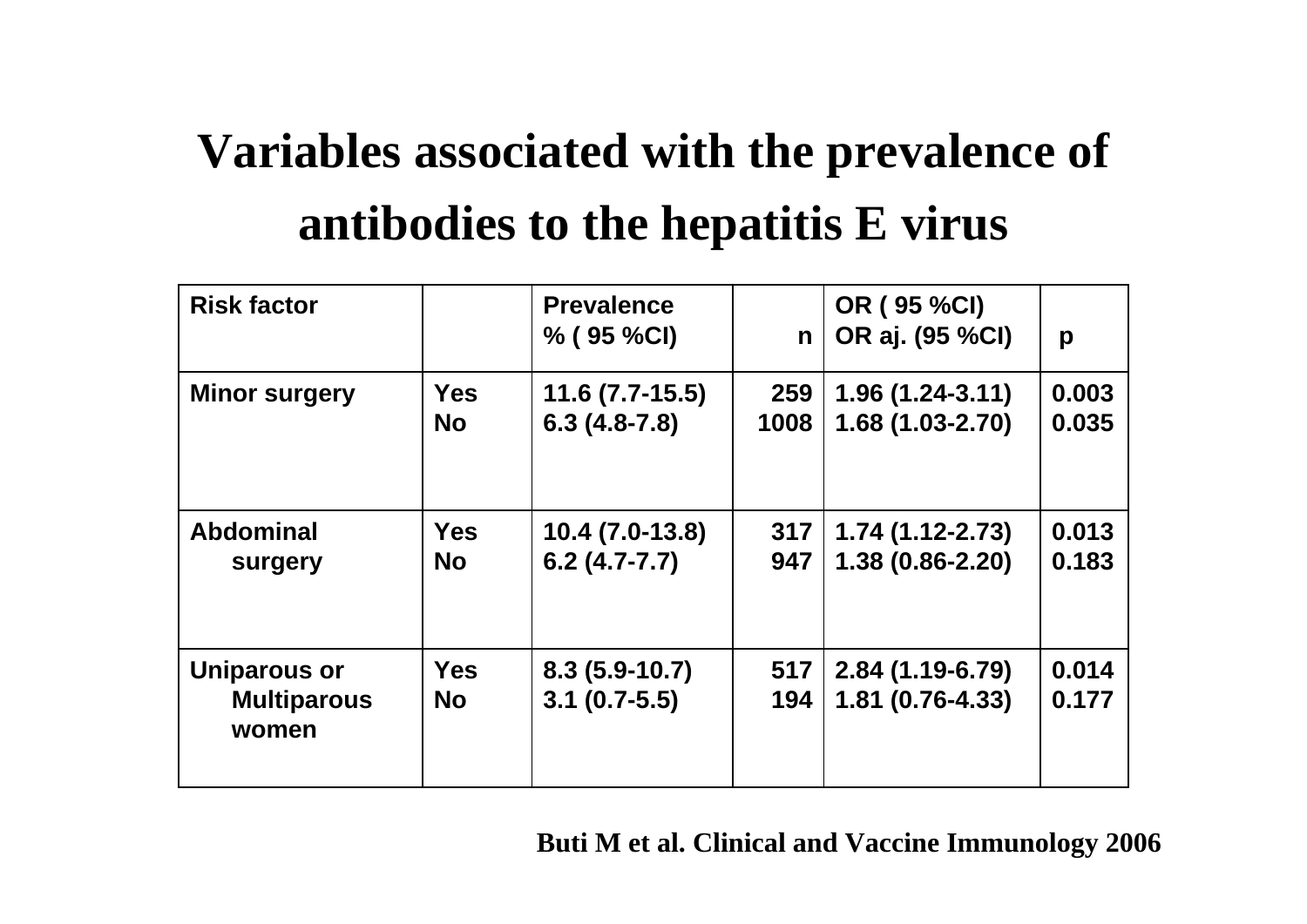# **Multivariate analysis**

• The only variable statistically associated with the presence of anti-HEV antibodies in the multivariate analysis was minor surgery (OR:1.68; 95% CI;1.03-2.70)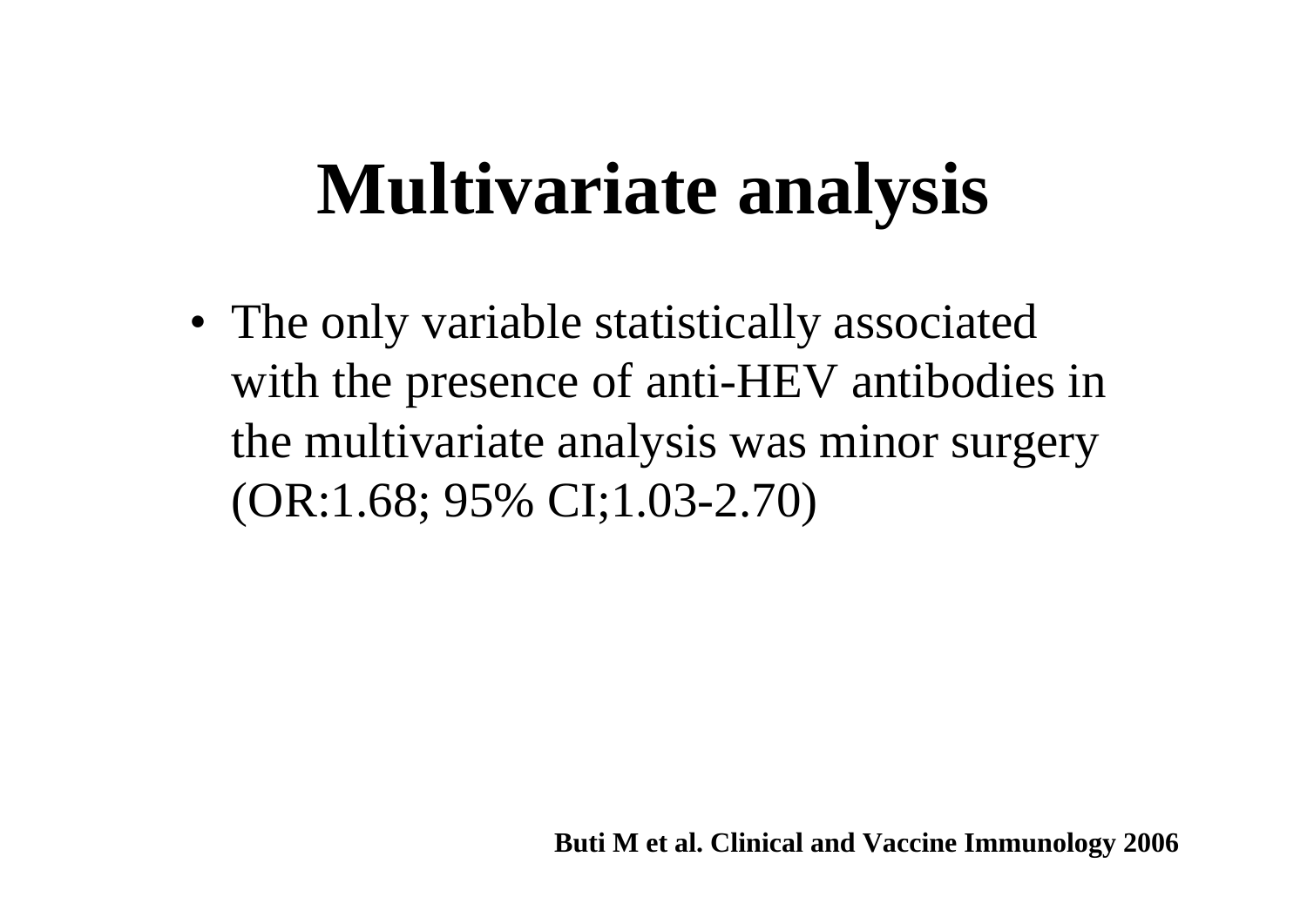### **Community- Based Seroepidemiological Survey in Children**  Material and Methods



 $\geq 1$ , 249 healthy children¾Aged: 5 and 15 years old.  $\blacktriangleright$  Urban and rural population  $\blacktriangleright$  January to May of 2001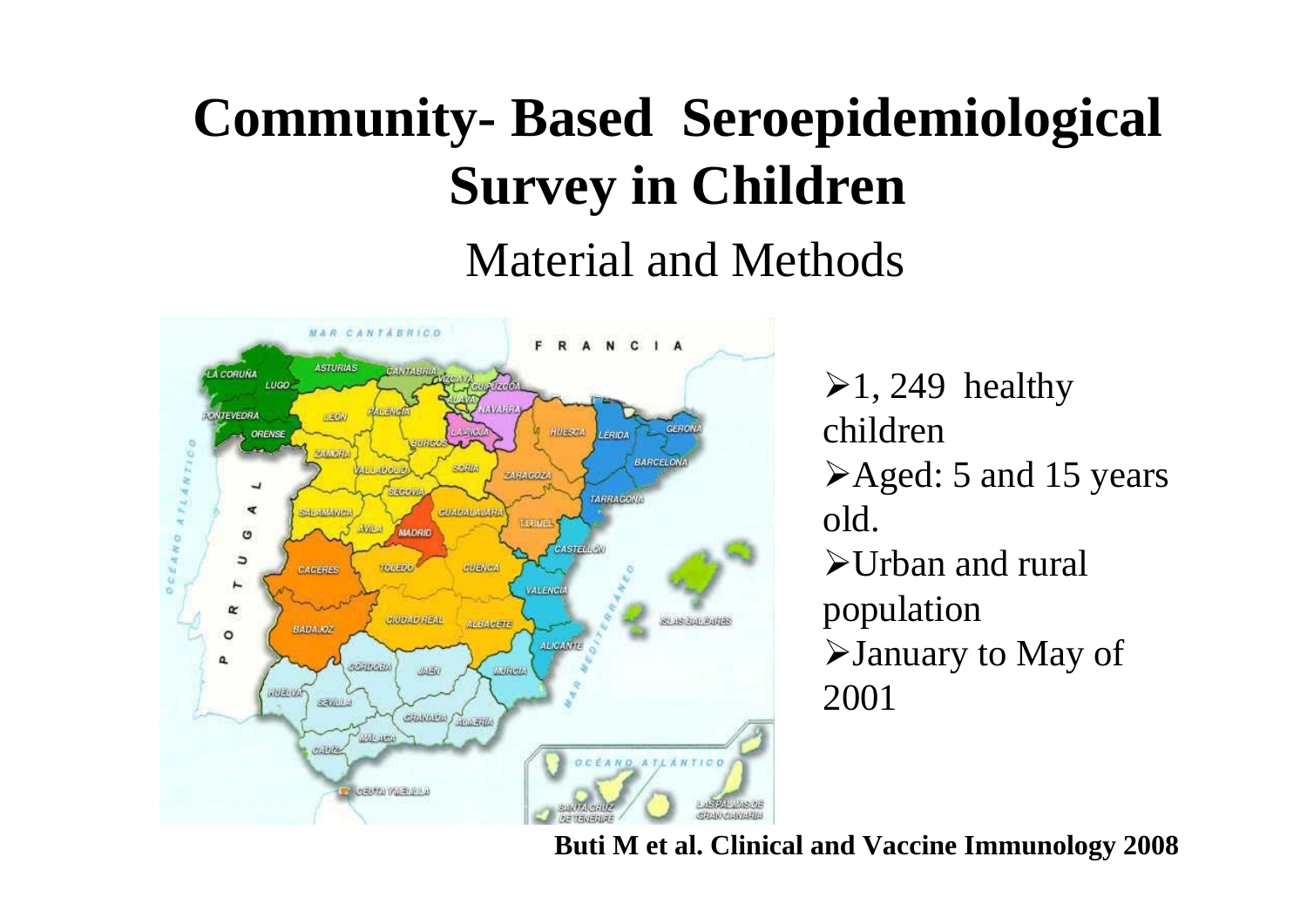### **Material and Methods**

- **Serological Test**
	- **Anti HEV IgG by EIA method (Bioelisa HEV IgG Biokkit, Barcelona, Spain)**
- **Sociodemographic, and clinical variables**
	- **Age, gender, place of birth, place of residence, occupation and risk factors**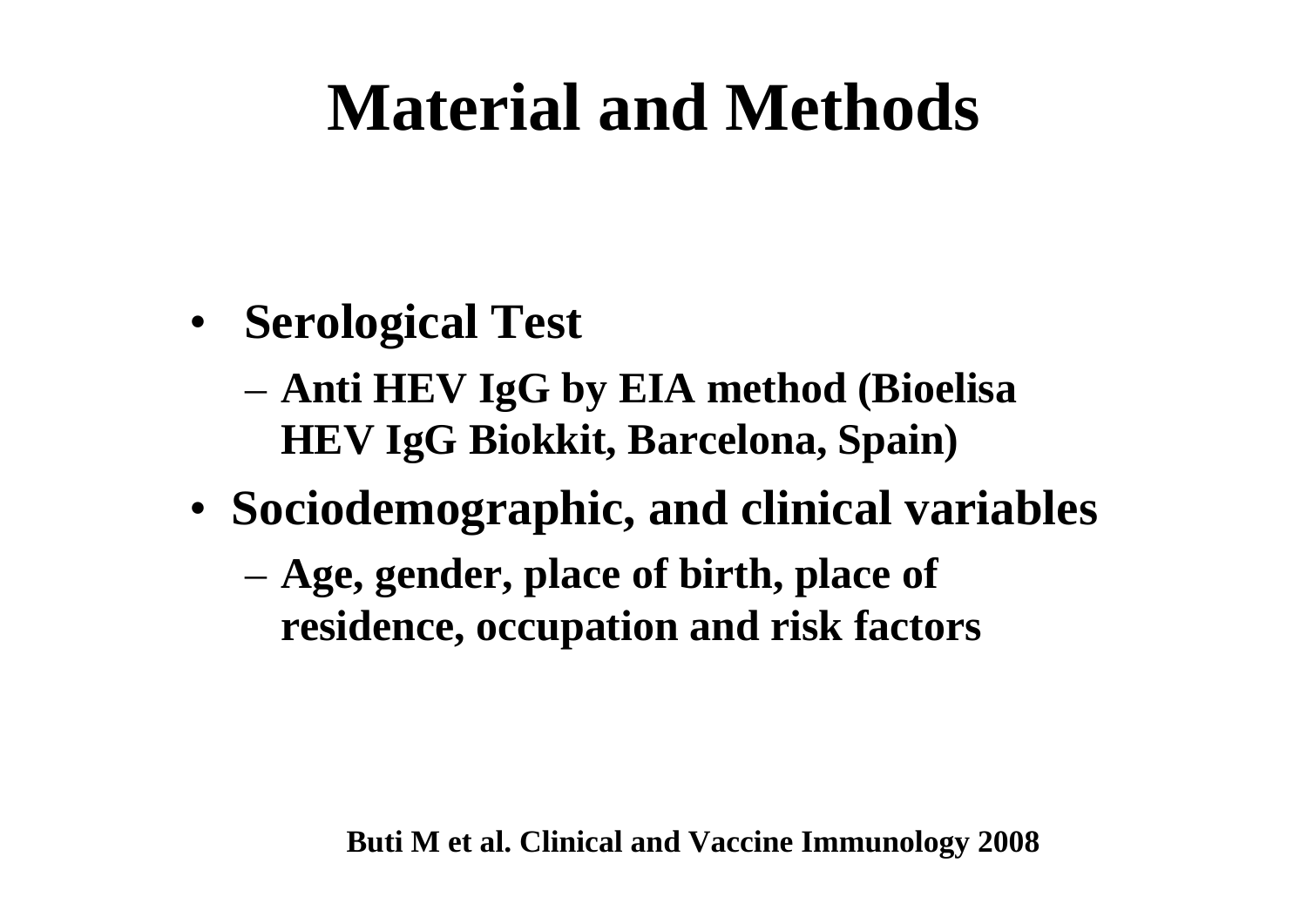## IgG anti-HEV antibodies

- in 57 (4.6%) of the 1,249 samples
- The prevalence was higher in girls, with 5,8% (35/607), than in boys 3.4 % (22/642) in boys (3.4%), but differences were not statistically significant.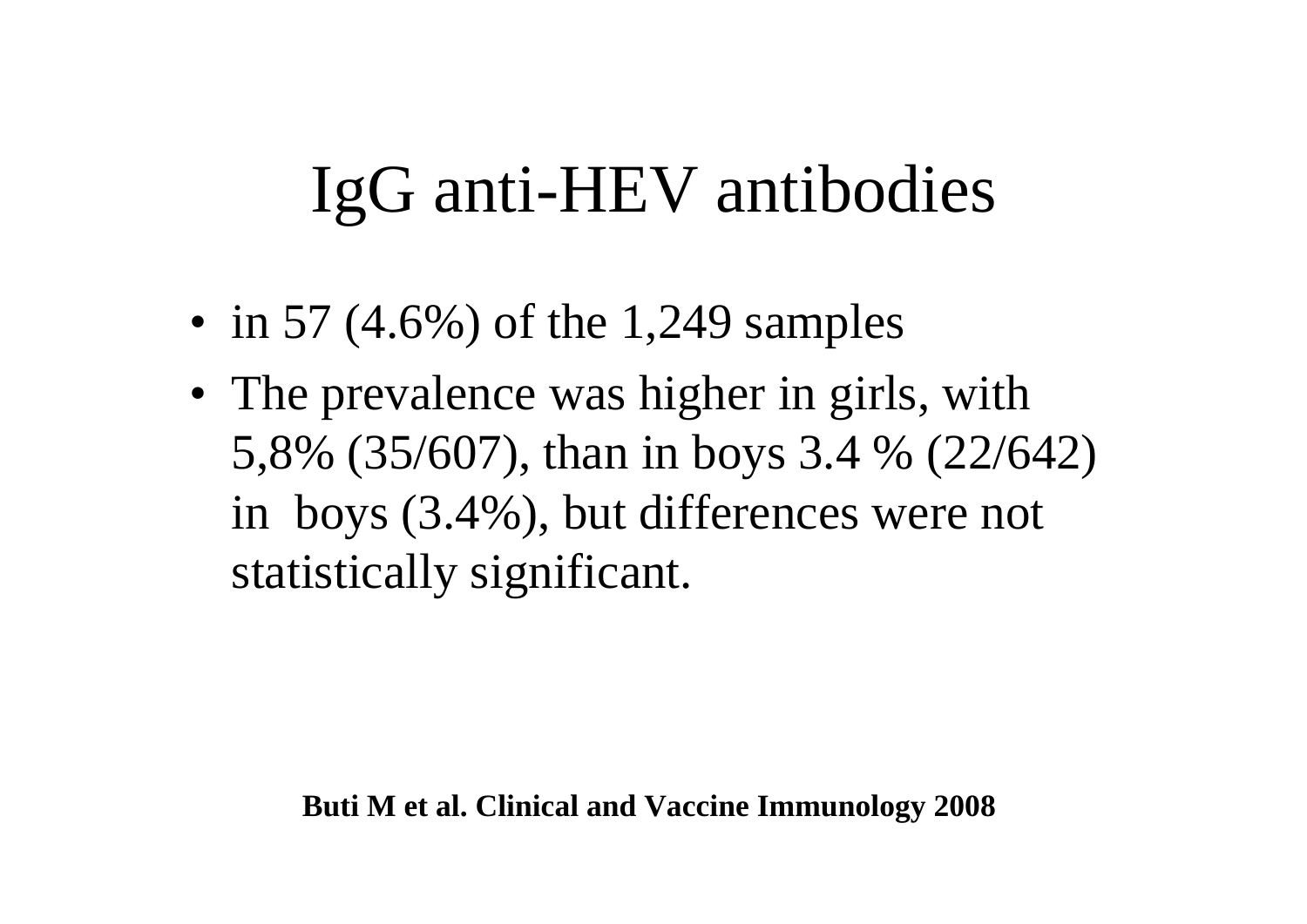#### **Distribution of the sample and the population by socio-demographical variables**

| <b>Variable</b>          | <b>Sample</b><br>$(n=1,249)$ | <b>Population of</b><br>Catalonia* |
|--------------------------|------------------------------|------------------------------------|
| 6-12 years<br>Age:       | 55.7 %                       | 68.2 %                             |
| $13-15$ years            | 44.3 %                       | 31.8 %                             |
| Habitat:<br><b>Urban</b> | <b>76.9 %</b>                | 80.3 %                             |
| <b>Rural</b>             | 23.1%                        | 19.7%                              |
| <b>Sex: Boys</b>         | 51.4 %                       | 51.4 %                             |
| <b>Girls</b>             | 48.6 %                       | 48.6 %                             |

\*Institut d'Estadística de Catalunya. Anuari Estadísitic de Catalunya, 2001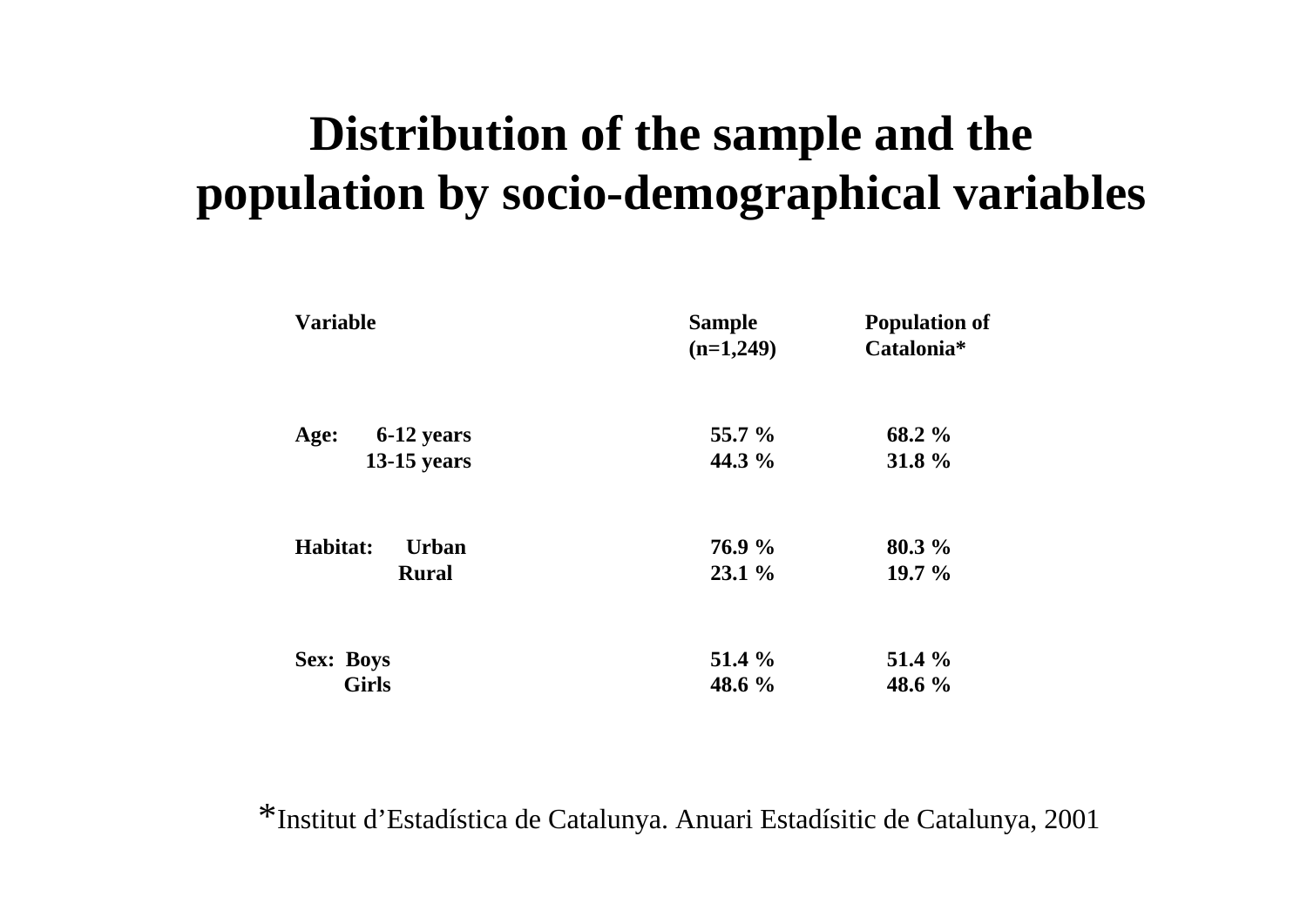

Figure 1. Prevalence (%) of IgG anti-HEV in children by age and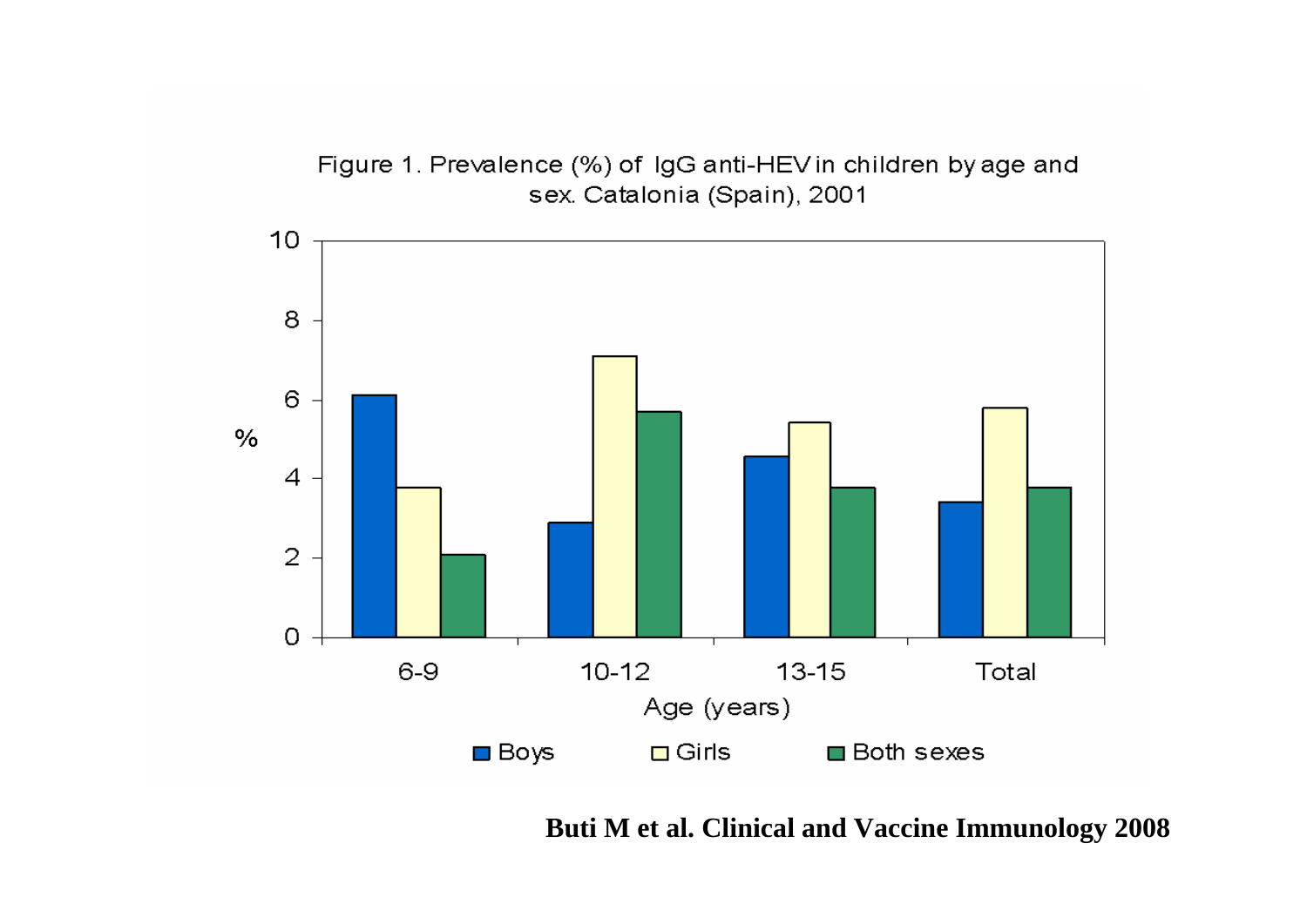| <b>Variable</b>       |                                                             | $No$ of anti-VHE<br>positive | <b>Anti-VHE Prevalence</b><br>$\frac{6}{6}$<br>(IC 95 %) |                  |
|-----------------------|-------------------------------------------------------------|------------------------------|----------------------------------------------------------|------------------|
| <b>Sex</b>            | <b>Boy</b>                                                  | 22                           | $3.4(1.9-4.9)$                                           | 642              |
|                       | Girl                                                        | 35                           | $5.8(3.8-7.7)$                                           | 607              |
| Habitat               | <b>Urban</b>                                                | 48                           | $5.0(3.6-6.4)$                                           | 960              |
|                       | <b>Rural</b>                                                | 9                            | $3.1(0.9-5.3)$                                           | 289              |
| <b>Place of birth</b> | <b>Spain</b><br><b>Europe</b><br>Asia, Africa<br>or America | 54<br>1<br>$\overline{2}$    | $4.4(3.2-5.6)$<br>$16.7(0.4-64.1)$<br>$11.1(1.4-34.7)$   | 1,225<br>6<br>18 |
| <b>Social class</b>   | $I-III$                                                     | 23                           | $3.5(2.0-4.9)$                                           | 524              |
|                       | <b>IV-V</b>                                                 | 27                           | $5.8(3.6-8.0)$                                           | 467              |
|                       | <b>VI</b>                                                   | 7                            | $5.8(1.2-10.4)$                                          | 76               |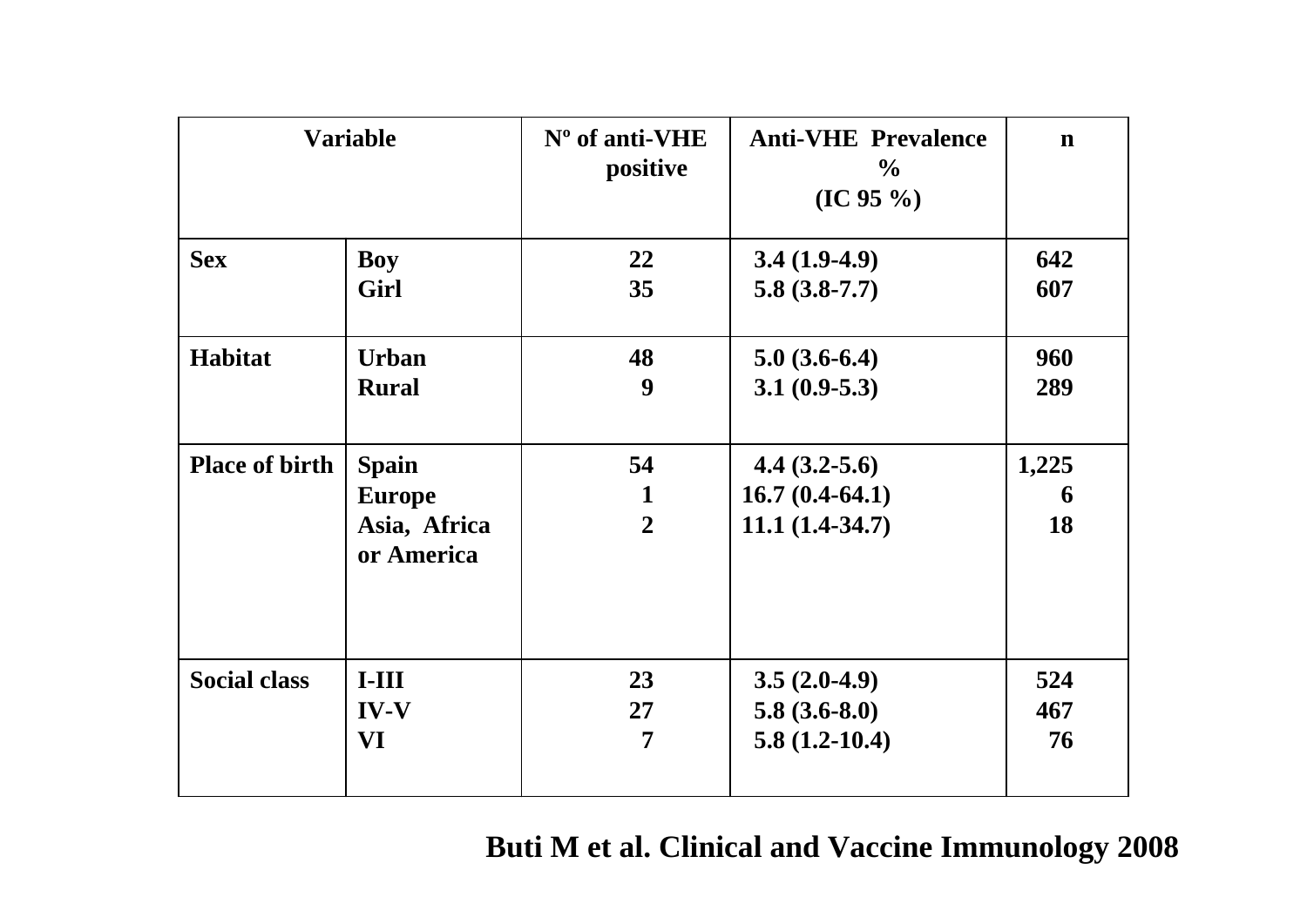| Place of birth<br>of parents                      | <b>Spain</b><br>Both in other<br>country | 53<br>4  | $4.4(3.2-5.6)$<br>$8.2(2.3-19.6)$  | 1,200<br>49 |
|---------------------------------------------------|------------------------------------------|----------|------------------------------------|-------------|
| <b>Accidents</b><br>causing<br>bleeding<br>wounds | Yes<br>N <sub>0</sub>                    | 10<br>47 | $3.2(11-5.3)$<br>$5.1(3.6-6.5)$    | 311<br>928  |
| <b>Dental</b><br>extractions                      | <b>Yes</b><br>N <sub>o</sub>             | 14<br>43 | $4.8(2.1-7.4)$<br>$4.5(3.1-5.9)$   | 294<br>955  |
| <b>Surgical</b><br><b>Interventions</b>           | Yes<br>N <sub>0</sub>                    | 11<br>46 | $2.9(1.1-4.8)$<br>$5.3(3.7-6.8)$   | 375<br>874  |
| of<br><b>History</b><br>acute<br>viral hepatitis  | <b>Yes</b><br>N <sub>0</sub>             | 1<br>56  | $25.0(0.6-80.6)$<br>$4.5(4.5-5.6)$ | 4<br>1,245  |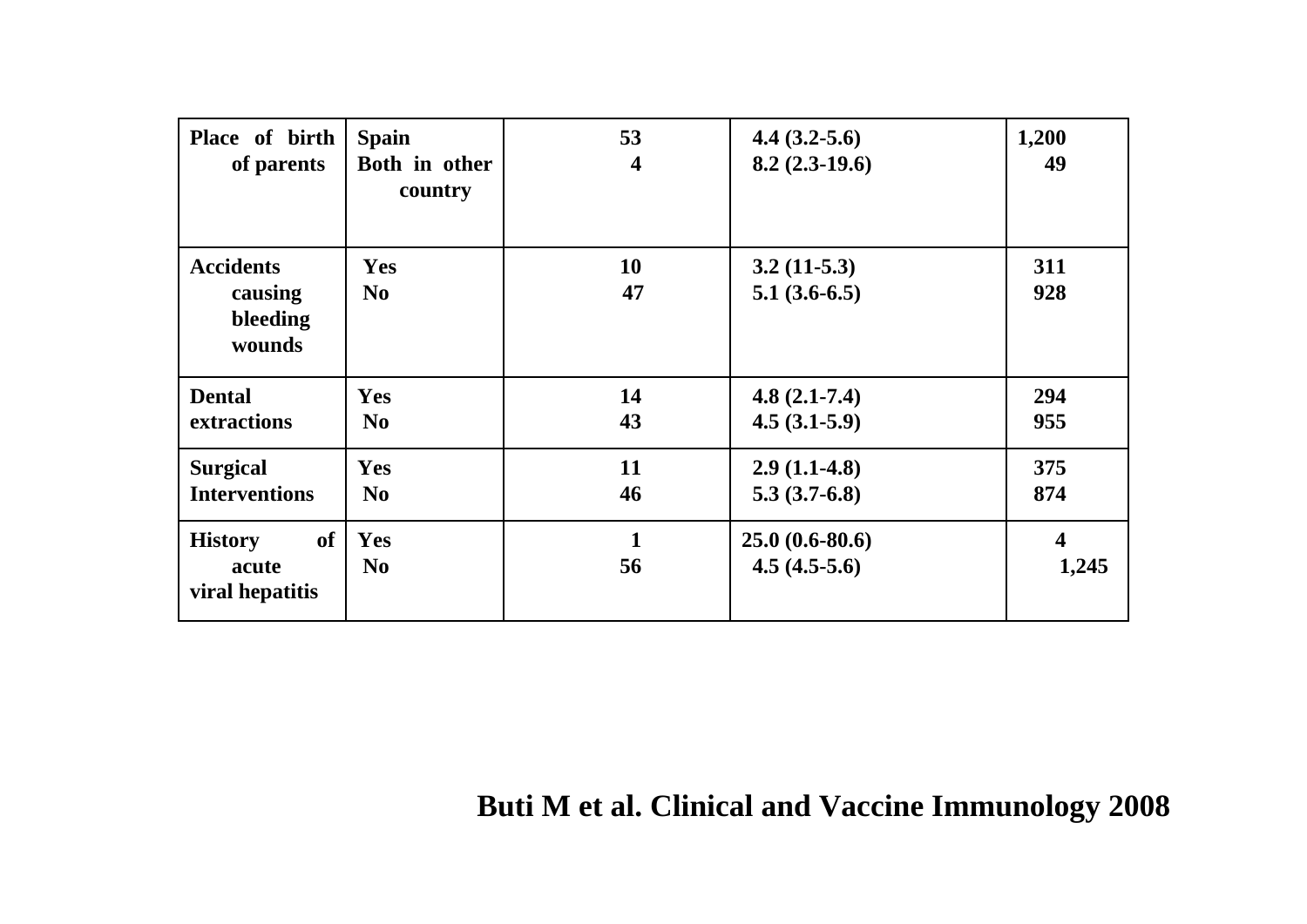#### **Two Children with IgM anti-HEV**

| Age       | <b>Sex</b> | <b>HEV</b> | <b>HAV</b>       | IgG Anti-   IgGAnti-   Anti-HBc   Anti-HCV |   | <b>HBsAg</b> | <b>Anti-HBs</b> |
|-----------|------------|------------|------------------|--------------------------------------------|---|--------------|-----------------|
| 12        | <b>Boy</b> | $\pm$      | $\boldsymbol{+}$ |                                            |   |              |                 |
| <b>12</b> | Girl       | $\pm$      | 十                |                                            | - |              |                 |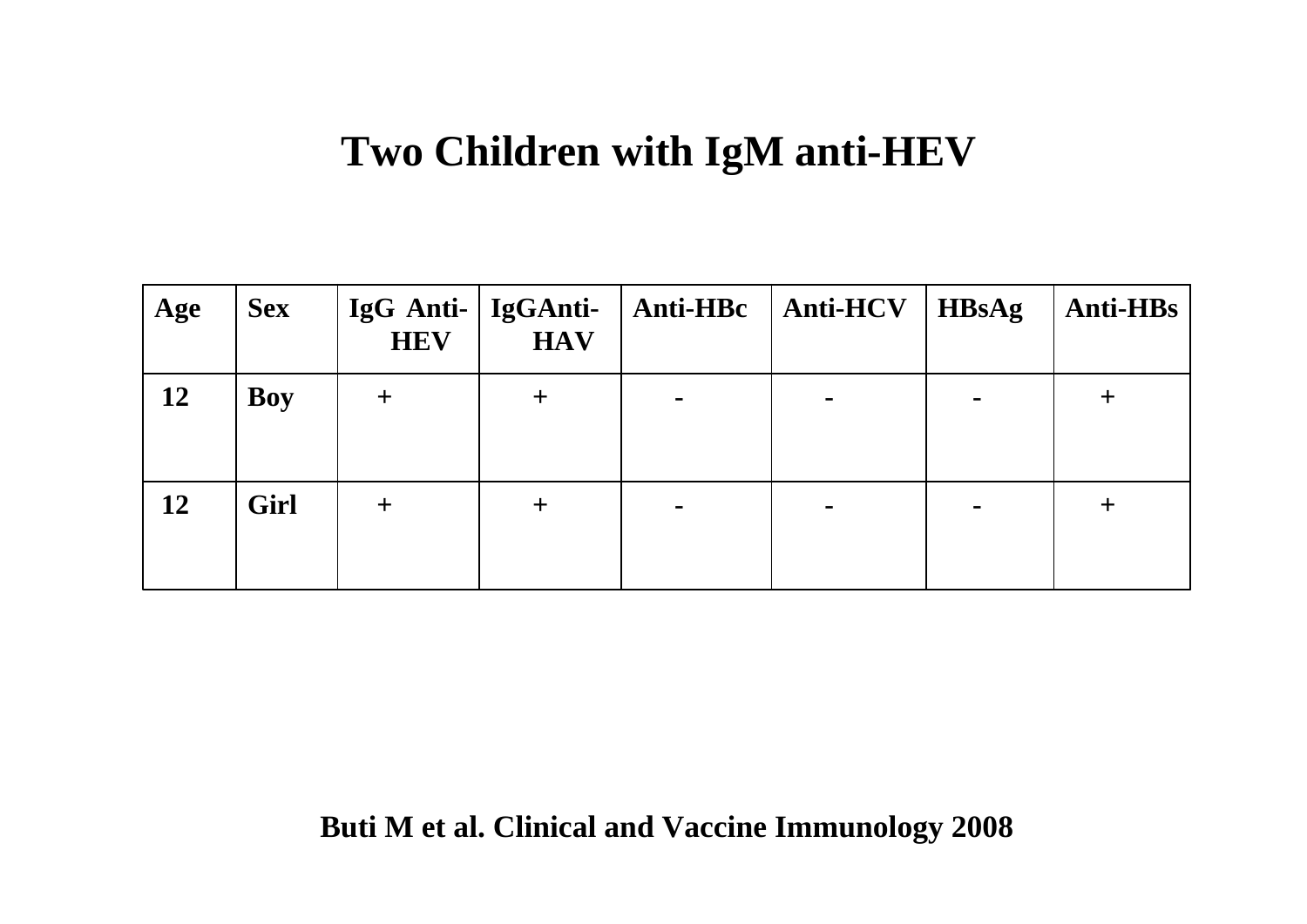#### **Four Children with history of acute viral hepatitis**

| Age       | <b>Gender</b> | <b>IgG</b><br><b>Anti-HEV</b> | <b>HAV</b>  | $\log G$ Anti-   Anti-HBc | $\vert$ Anti-HCV | <b>HBsAg</b>   | Anti-HBs |
|-----------|---------------|-------------------------------|-------------|---------------------------|------------------|----------------|----------|
| <b>14</b> | <b>Boy</b>    |                               |             |                           | $\blacksquare$   |                |          |
| 13        | <b>Boy</b>    |                               |             |                           | $\blacksquare$   | $\blacksquare$ |          |
| 13        | <b>Boy</b>    |                               | $\mathbf +$ |                           | $\blacksquare$   | ۰              |          |
| 13        | <b>Boy</b>    |                               |             |                           | $\blacksquare$   | $\blacksquare$ |          |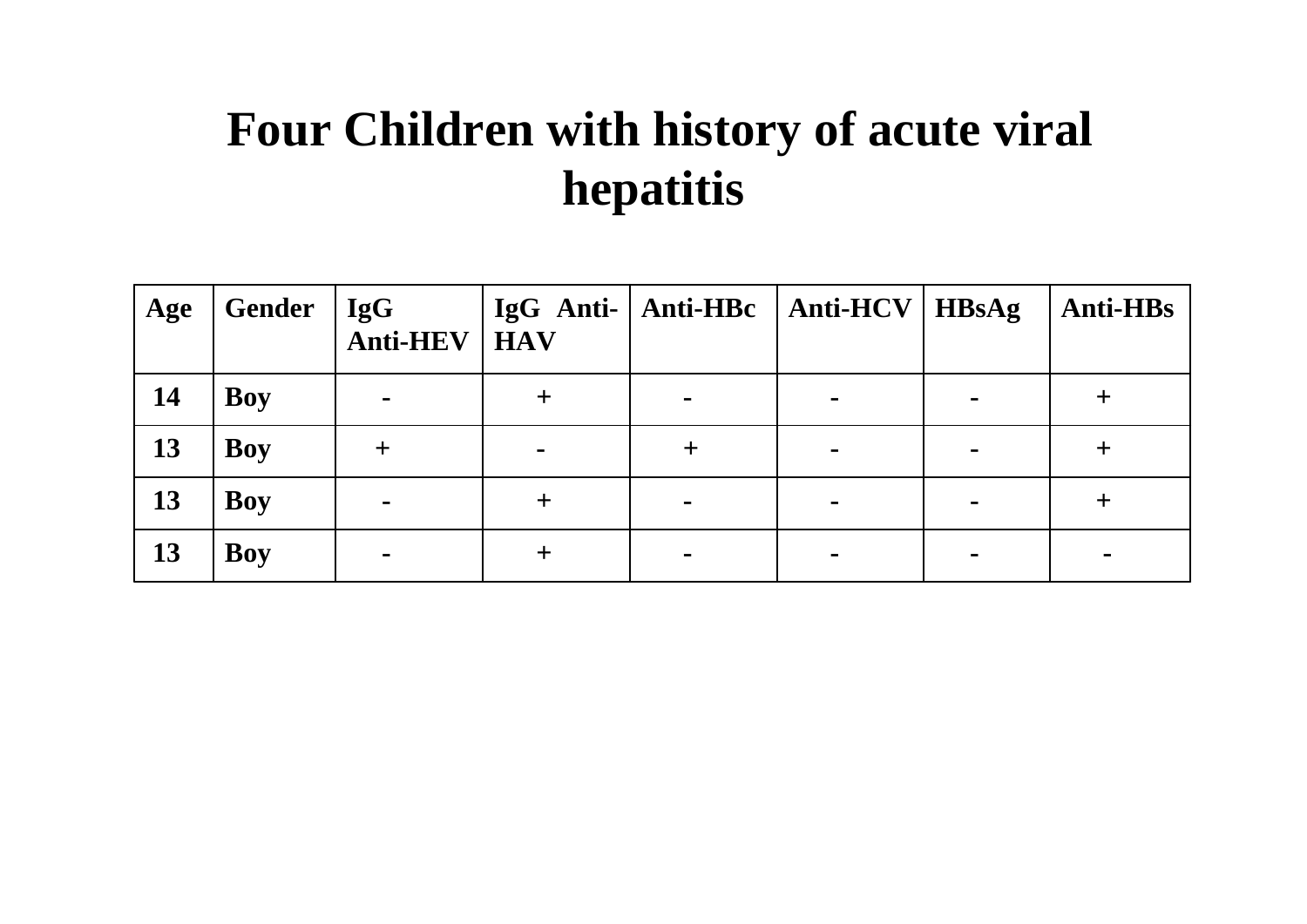### Conclusion

- The study found a prevalence of anti-HEV antibodies of 4.6% in Spanish children, suggesting that some children are exposed to HEV in early childhood.
- No variables were associated with a higher risk of HEV infection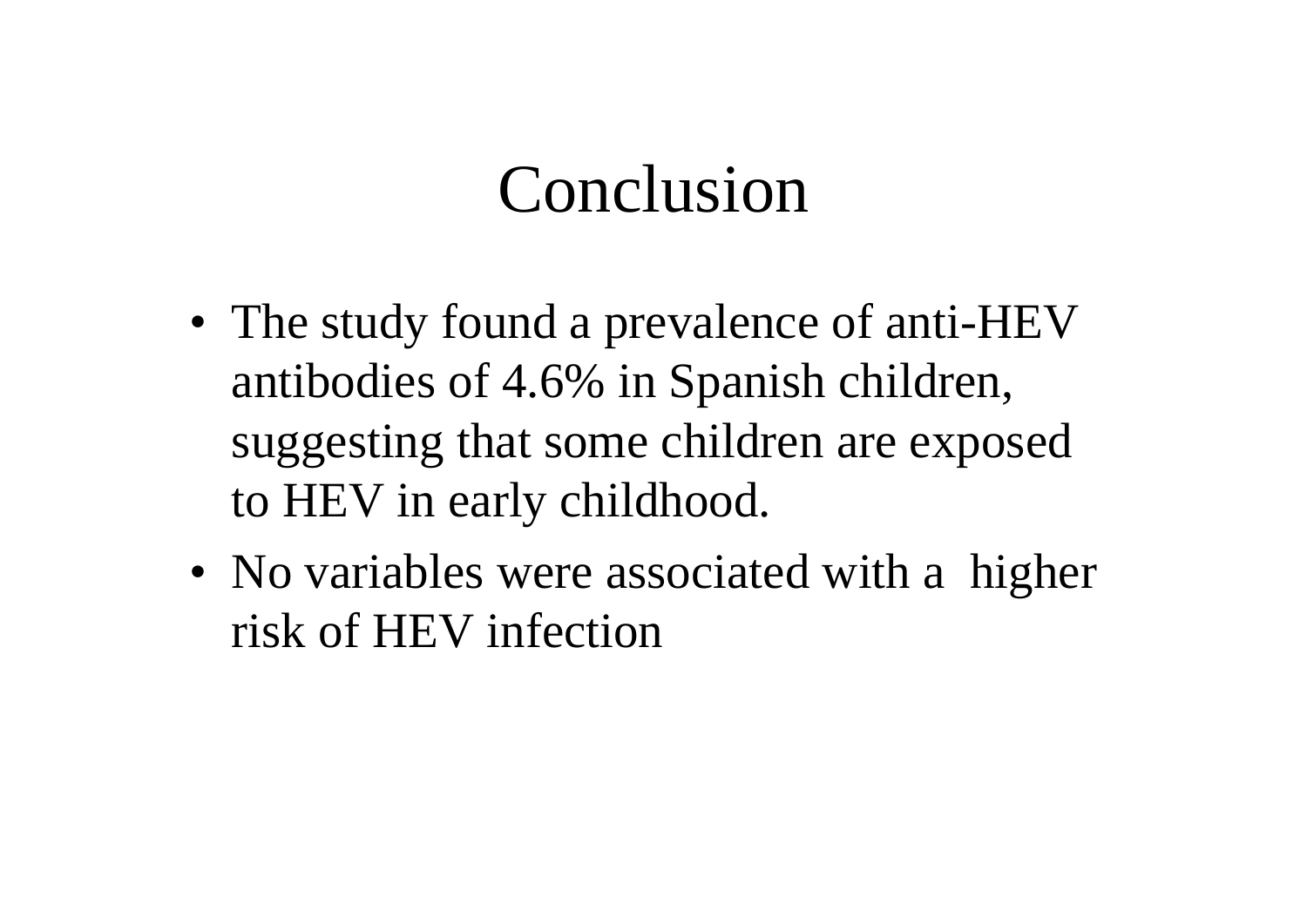### Clinical Cases

- All cases reported in Adults
- 3 cases of Acute Hepatitis  $\cdot$ – HEV RNA( 2 Genotype 3/1Genotype 1)
- 18 cases of acute hepatitis E
	- 12 sporadic/6 imported
	- Diagnosis IgM antiVHE
- 1 Case in a worker of an slaughterhouse – HEV-RNA (Genotype 3)

Buti M et al. J Hepatol 2004. Mateos ML et al Gastroenterol Hepatol 2006 Perez-Garcia MT et al.,Am. J. Trop. Med. Hyg. 2007.